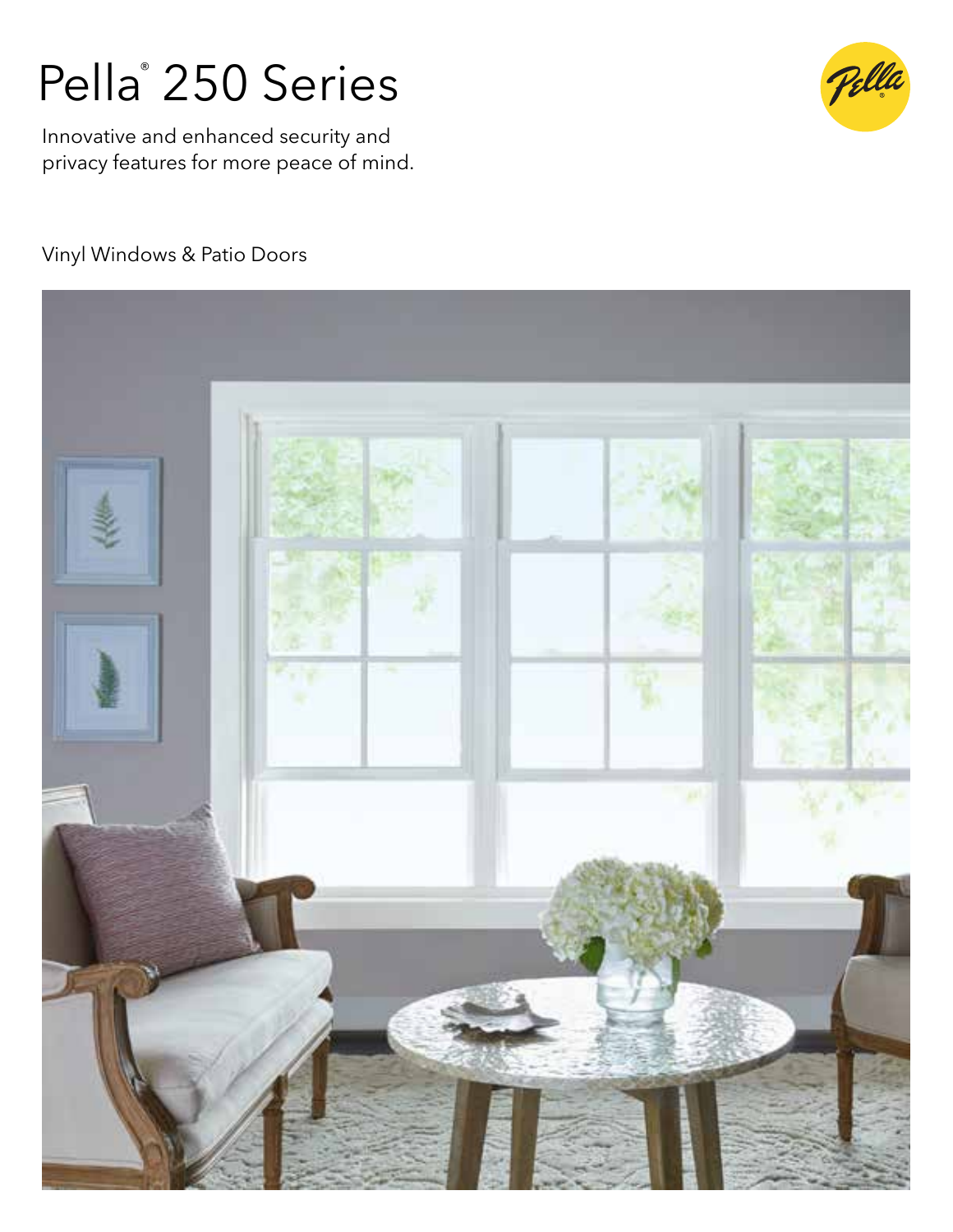

 $\begin{array}{l} \mathsf{Rated} \# \ 1 \ \mathsf{by} \ \mathsf{homeown} \end{array}$ <br>We are continually strive has earned us<br>sin 1925 we opened<br>screen, a time-teste<br>features today.<br><br><br>**Rated # 1**<br>by homeowner and attention. Notices the screen and attention. Notices We make products specifically for you and your comfort with meticulous care and a ttention. We tried to count the number of quality checks that we do in a typical hour, but we had to stop at 7,502 to get back to work. And it doesn't stop there. Our product designs are tested to the extremes, so you can trust them to perform. Door designs are opened and closed 100,000 times, and double-hung and casement window designs are tested at least 6,000 times.

We are continually striving to improve what we do and how we do it. That drive has earned us 150 patents and counting for amazing innovations. In 1925 we opened our doors with the patented Rolscreen® retractable screen, a time-tested innovation that is still one of our most desired fe atures today .

## Rated #1 by homeowners for highest quality<sup>1</sup>

At Pella, we don't just create windows and doors. We innovate with purpose, design with passion, build with integrity and deliver with pride.

# Rated  $# 1$

## by homeowners for innovation<sup>1</sup>

## Backed by one of the strongest limited lifetime warranties

You can feel confident in your investment. We pride ourselves on providing exceptional quality, exceeding expectations and going beyond requirements. That's why we stand behind all of our windows and patio doors with a limited lifetime warranty . 2

# Why You Can Trust Pella.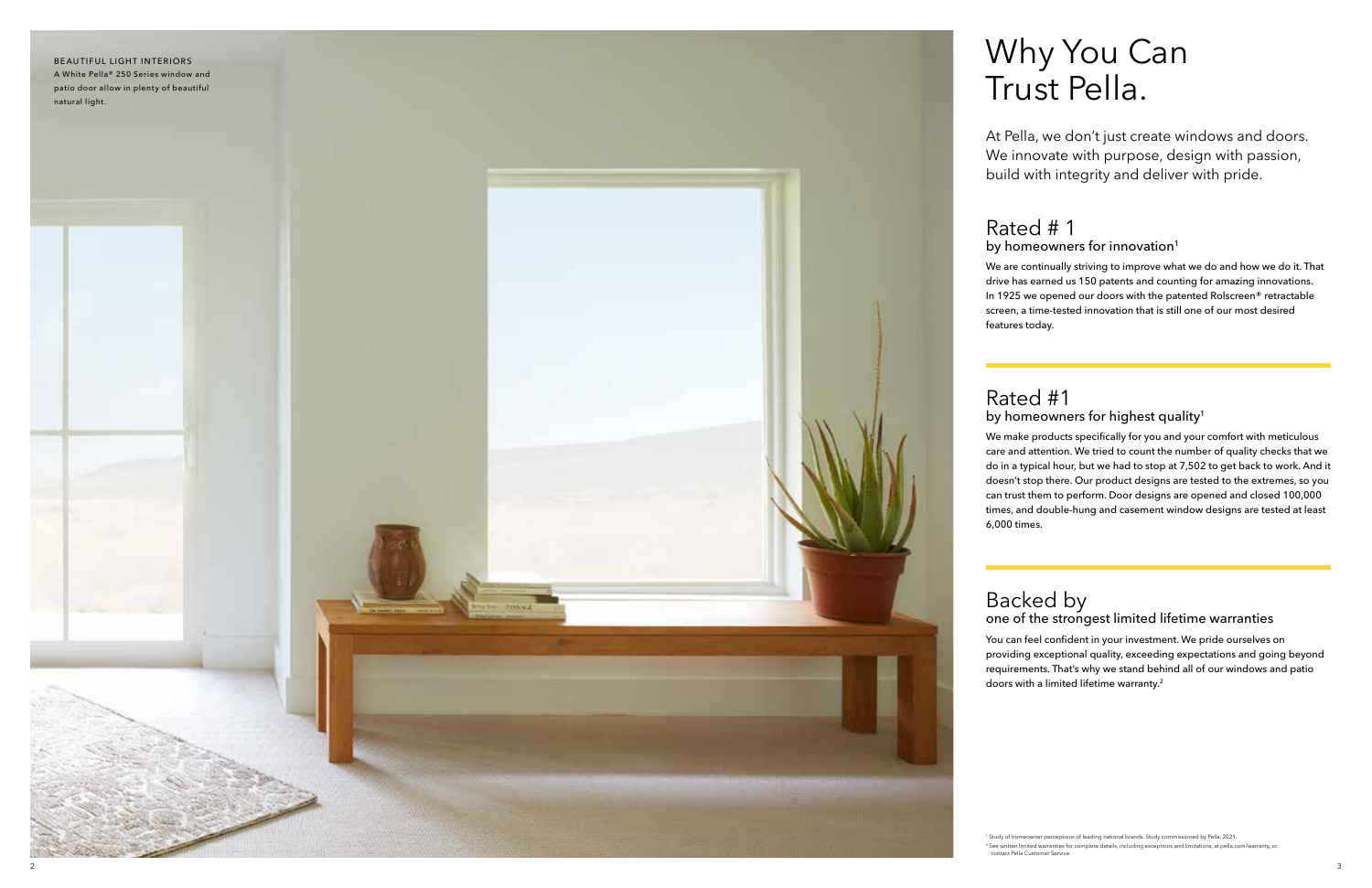

PELLA® 250 SERIES PATIO DOOR A White four-panel Pella 250 Series sliding patio door blurs the lines between indoors and out.

> Pella's unique vinyl formula is performance-tested for excellent weathering, durability and color retention. This means you won't have to paint, stain or refinish your windows.

# Designed for strength and durability.

Our energy-efficient, multichambered frames and metal-reinforced interlocking sashes provide extra support to your window. Our exclusive designs help prevent warping, sagging and bowing.

# Energy efficiency.

Slowing the transfer of heat, our multichambered frames help keep your home more comfortable. Pella offers energy-efficient options that will meet or exceed ENERGY STAR® guidelines in all 50 states.\*

Quality that lasts. The same high-quality materials and manufacturing processes are used across our entire portfolio of vinyl products. We go beyond industry requirements and customer expectations to test individual parts for exceptional, long-lasting performance.

# Why Vinyl from Pella?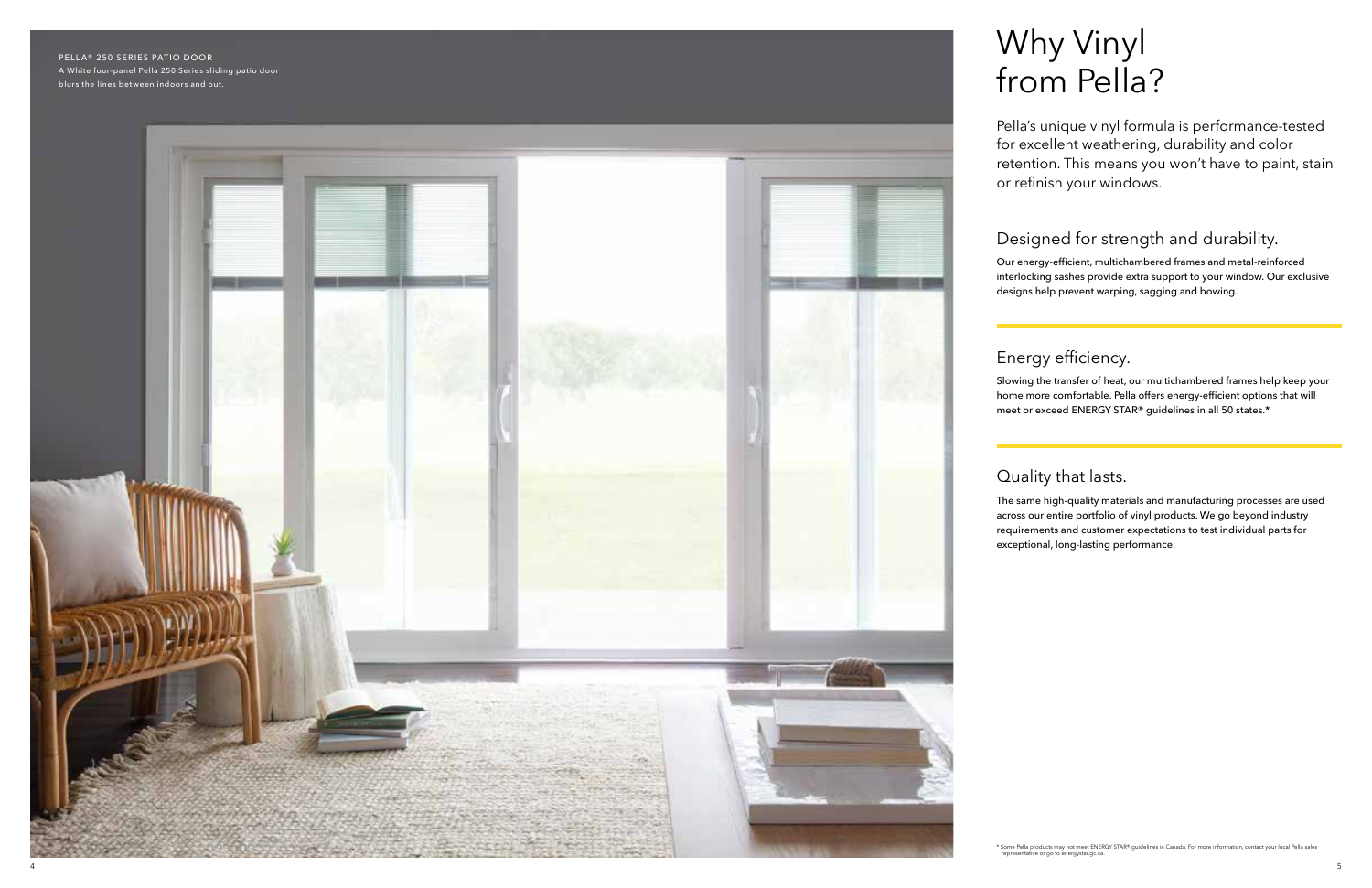6

# Why Choose Pella<sup>250</sup> Series?

Gain peace of mind with the enhanced security and privacy fe atures available on Pella 250 Series windows and patio doors. An optional AutoLock, available on double-hung, single-hung and sliding windows, automatically locks the window when it is shut — simply close the sash and confirm it latches. The Pella 250 Series sliding patio door with optional footbolt is our most secure vinyl patio door.\* The patent-pending footbolt is flush with the frame and provides secondary venting and locking abilities without compromising beauty . Fella 250 Series products offer innovative and<br>enhanced security and privacy features for mo<br>epace of mind. Made with high-quality, easy-<br>care vinyl, these windows and patio doors deli<br>exceptional energy performance and Pe

# Enhanced security and privacy .

# High-quality vinyl.

Pella 250 Series windows and patio doors are made to last with Pella's fade-resistant vinyl formula. Performance tested for e xcellent we athering, durability and color retention — it means no more painting or staining. Solid and dual-color frame options available to complement your home's style.

# Exceptional performance.

- Patio doors with an optional flush footbolt provide enhanced security and privacy
- Solid color vinyl keeps minor dings and scr atches virtually invisible
- Exclusive we ather-repel system channels water away from your home, incr easing protection











Our multiple insulating frame chambers and e xclusive we ather-repel system deliver energy efficiency while channeling water away from your home. Upgrade to optional triple-pane glass to maximize your home's energy efficiency and reduce outside noises. Add optional foam insulation to further improve energy efficiency .

enhanced security and privacy fe atures for more peace of mind. Made with high-quality , easycare vinyl, these windows and patio doors deliver exceptional energy performance and Pella craftsmanship .

### **Innovative vinyl products**

**Available in these window & patio door styles:**





**Slid i n g P a t i o Door**

**B ay a nd B o w Windo w s**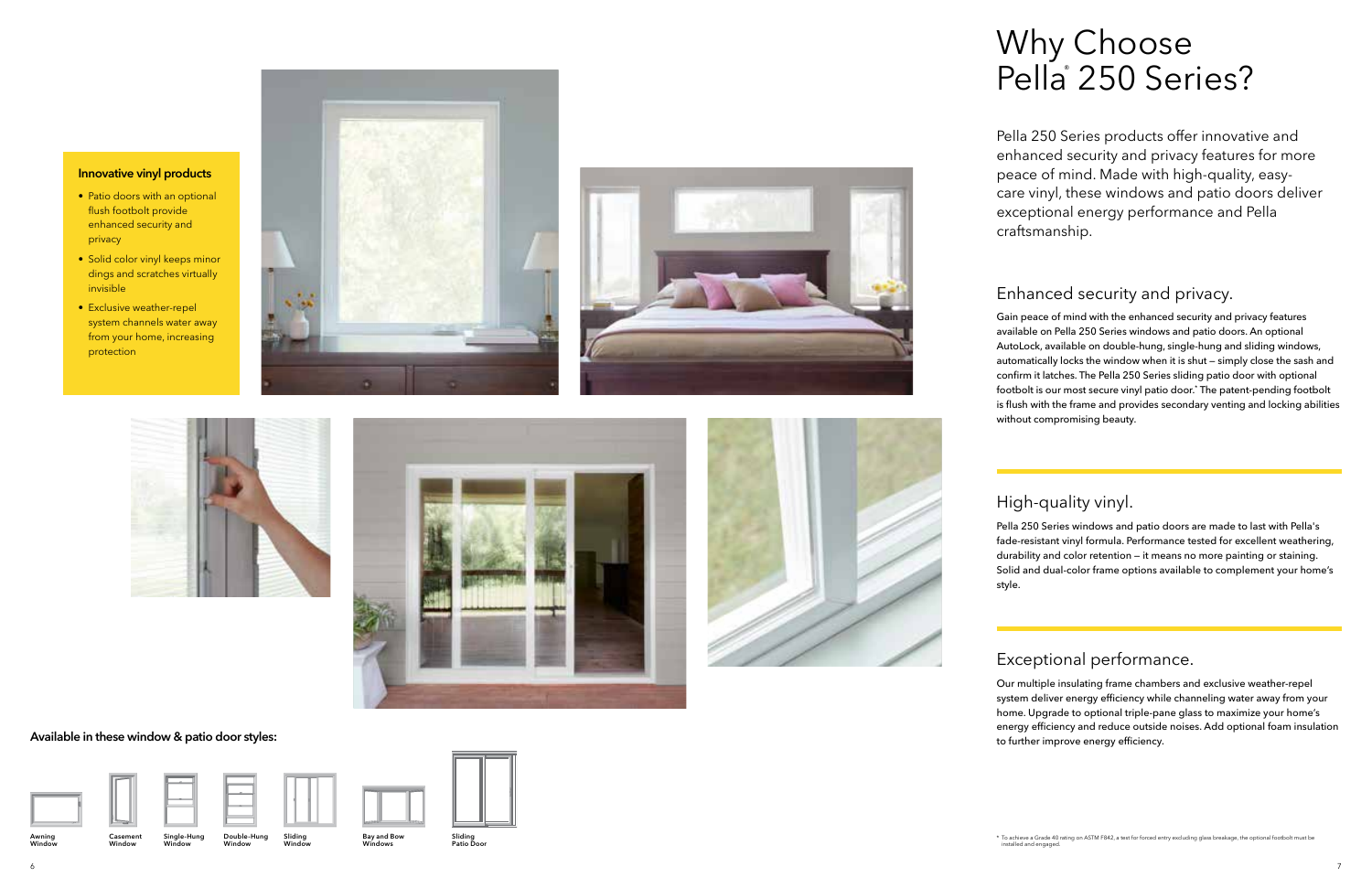Upgraded triple-pane windows are on average 62% more energy efficient than single-pane windows.<sup>2</sup>

### **Optional triple-pane glass**

### **Multichambered frames**

**Strong and sturdy frame** Multichambered frame design is 52% stronger than ordinary vinyl.<sup>1</sup>

> Our vinyl frame has up to 18 insulating air chambers inside — significantly more than ordinary vinyl — to keep your home warmer in the winter and cooler in the summer.

### **ENERGY STAR® certified**

............

. . . . . . . . . . .

Pella 250 Series offers options to meet or exceed ENERGY STAR® in all 50 states.3

### **Fade-resistant vinyl formula**

Pella's vinyl uses a fade-resistant formula that is performance-tested for excellent weathering, durability and color retention. Some competitors use lower-cost formulations.

# Strong and secure vinyl.

<sup>1</sup> Based on the force required to bend a window frame.

<sup>2</sup> Improved window energy efficiency calculated in a computer simulation using RESFEN 5.0 default parameters for a 2,000-square-foot existing single-story home when comparing a Pella 250 Series vinyl window with InsulShield® Advanced Low-E triple-pane glass with argon to a single-pane wood or vinyl window. For more details, see [pella.com/methodology.](https://www.pella.com/methodology)

<sup>3</sup> Some Pella products may not meet ENERGY STAR® guidelines in Canada. For more information, contact your local Pella sales representative or go to [energystar.gc.ca.](https://www.energystar.gc.ca)

#### **Increased security and privacy**

Optional security and privacy features on windows and patio doors give you more peace of mind.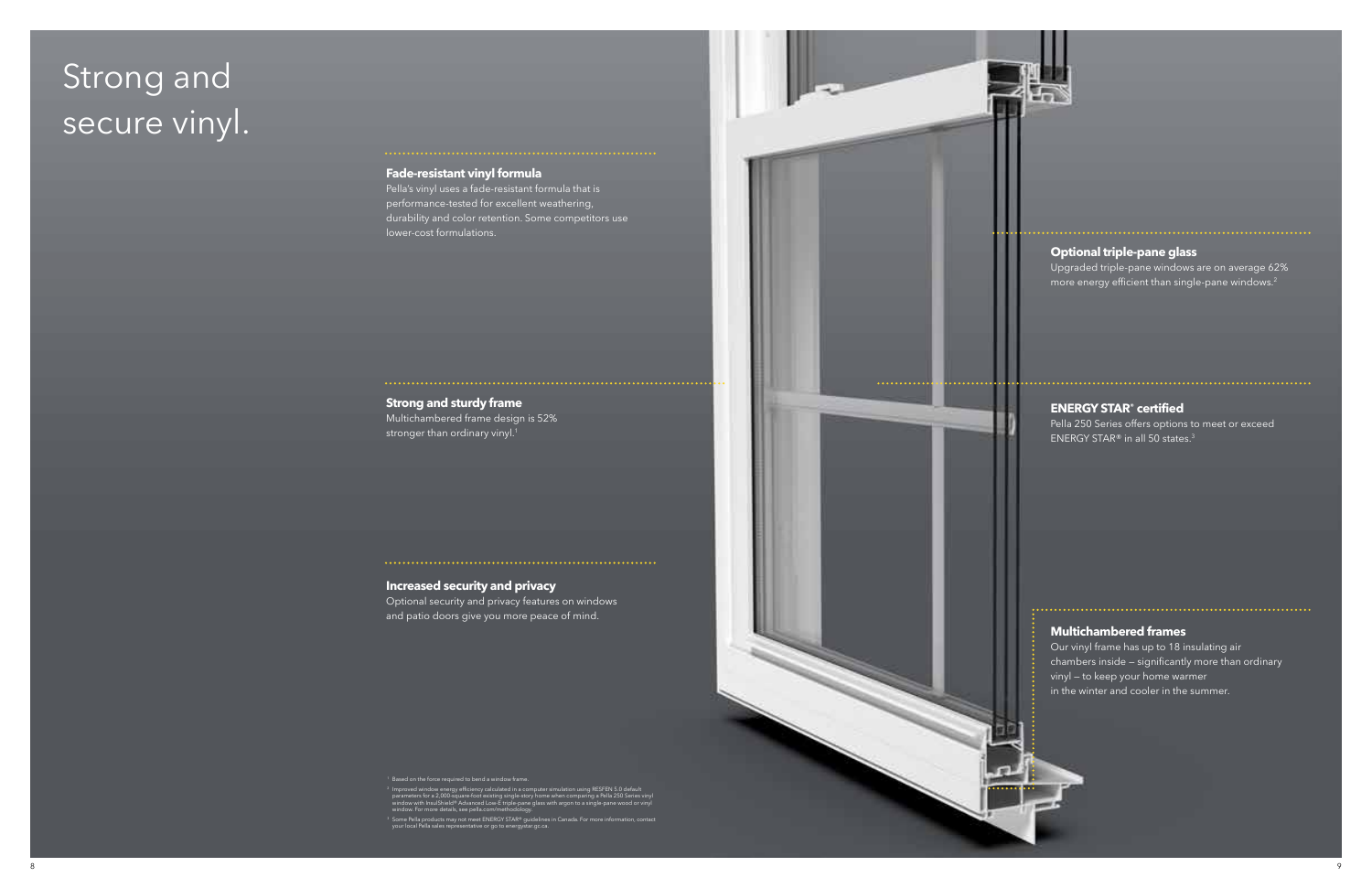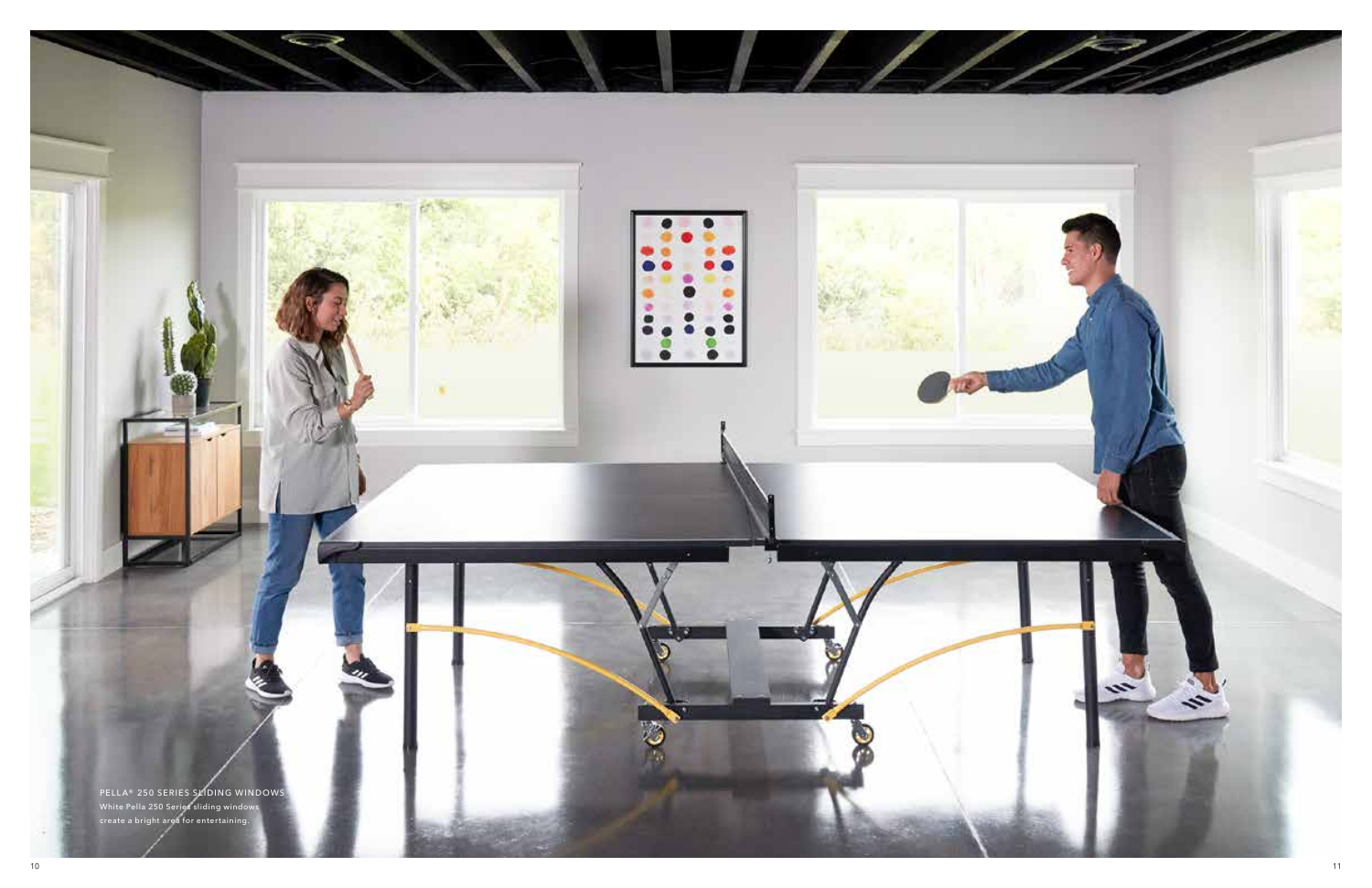Create a signature look with a solid-color frame. A solid color throughout the vinyl formula keeps minor dings and scratches virtually invisible. Or add design interest with dual-color frames, featuring a White interior frame and your choice of modern exterior colors.

Durable and functional, conventional fiberglass screens are available on all venting vinyl windows.





### $\mathsf{Colors}\ \&\ \mathsf{Finishes}\ \$

#### **Frame Color**

### Glass Options

**Fold-Away Crank**

| ens come standard and provide a clearer view than conventional fiberglass<br>ens are color-matched to exterior frames. |       |        |               |  |
|------------------------------------------------------------------------------------------------------------------------|-------|--------|---------------|--|
| vare folds neatly out of the way so it won't interfere with roomside window<br>e color.                                |       |        |               |  |
| <b>Color-Matched Finishes:</b>                                                                                         |       |        |               |  |
|                                                                                                                        |       |        |               |  |
|                                                                                                                        | White | Almond | <b>Fossil</b> |  |

<sup>6</sup> Warning: Screens will not stop children or pets from falling out of window or door. Keep child or pet away from open window or door

**6-Lite Prairie 9-Lite Prairie Traditional Top Row Custom Starburst** <sup>5</sup> **Perimeter** <sup>5</sup> **Sunburst** <sup>5</sup>

# InView™ high-transparency scre screens. Sliding patio door scree **Casement & Awning Flat Sliding Patio Door Screen** Window Hardware Our casement and awning hardv treatments. Finishes match frame

 $\overline{\phantom{a}}$  (see footnote)

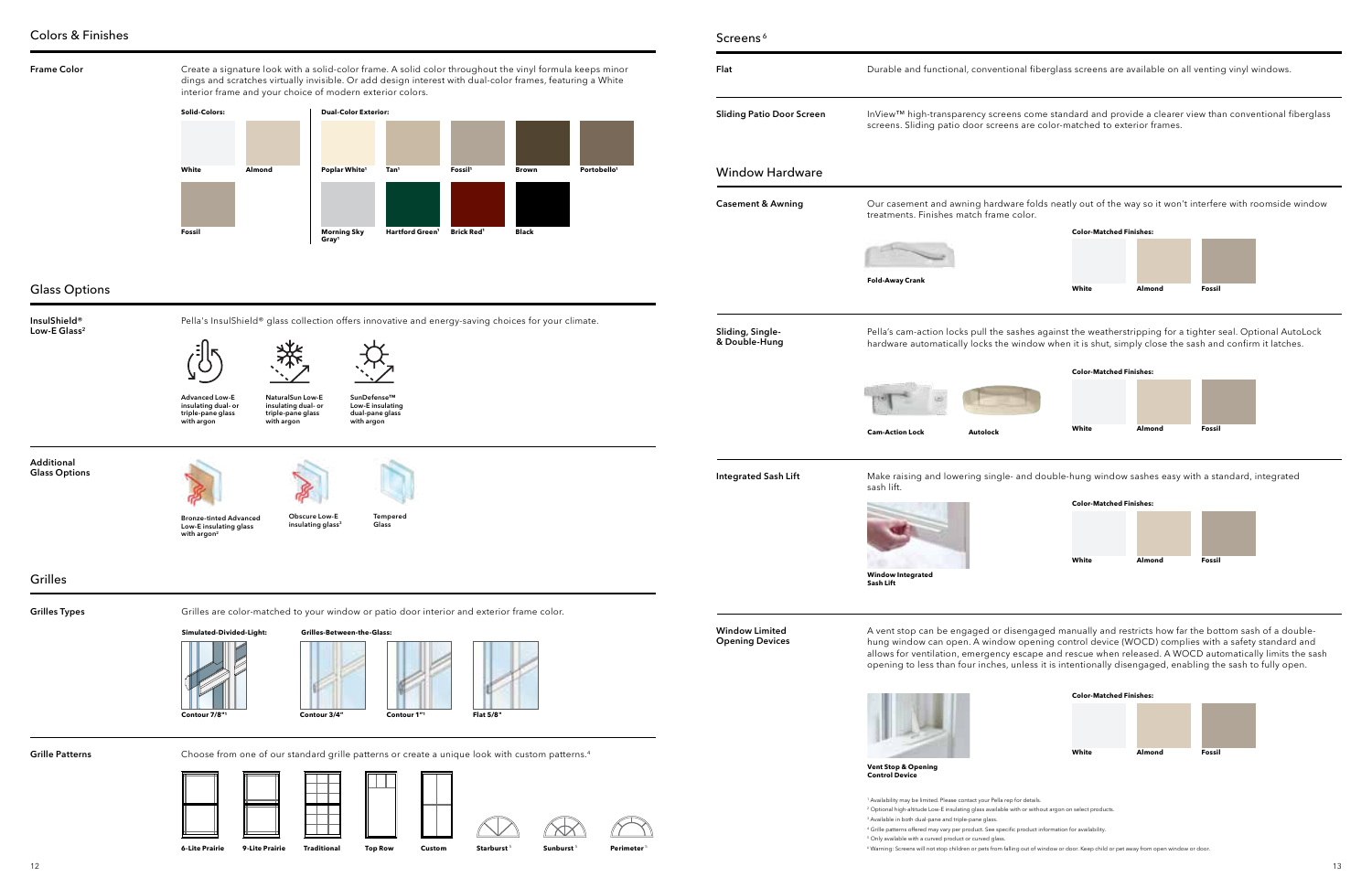

**Integrated Flush Footbolt**

Add privacy and complement your home's decor with blinds-between-the-glass. Located between panes of glass, blinds are protected from dust, pets and damage.



Pella® 250 Series sliding patio door with optional footbolt is our most secure vinyl patio door. 2 The patent-pending footbolt is flush with the frame, providing secondary venting and locking abilities without compromising beauty.

**Integrated Flush Footbolt**

### Blinds-Between-the-Glass  $^3$

### Patio Door Hardware



**White Almond Fossil**



**Color-Matched Finishes:**

<sup>1</sup> Availability may be limited. Please contact your Pella rep for details.

<sup>2</sup> To achieve a Grade 40 rating on ASTM F842, a test for forced entry excluding glass breakage, the optional footbolt must be installed and engaged.

<sup>3</sup> Available on dual-pane products only. Not available on sliding patio doors with grilles-between-the-glass.